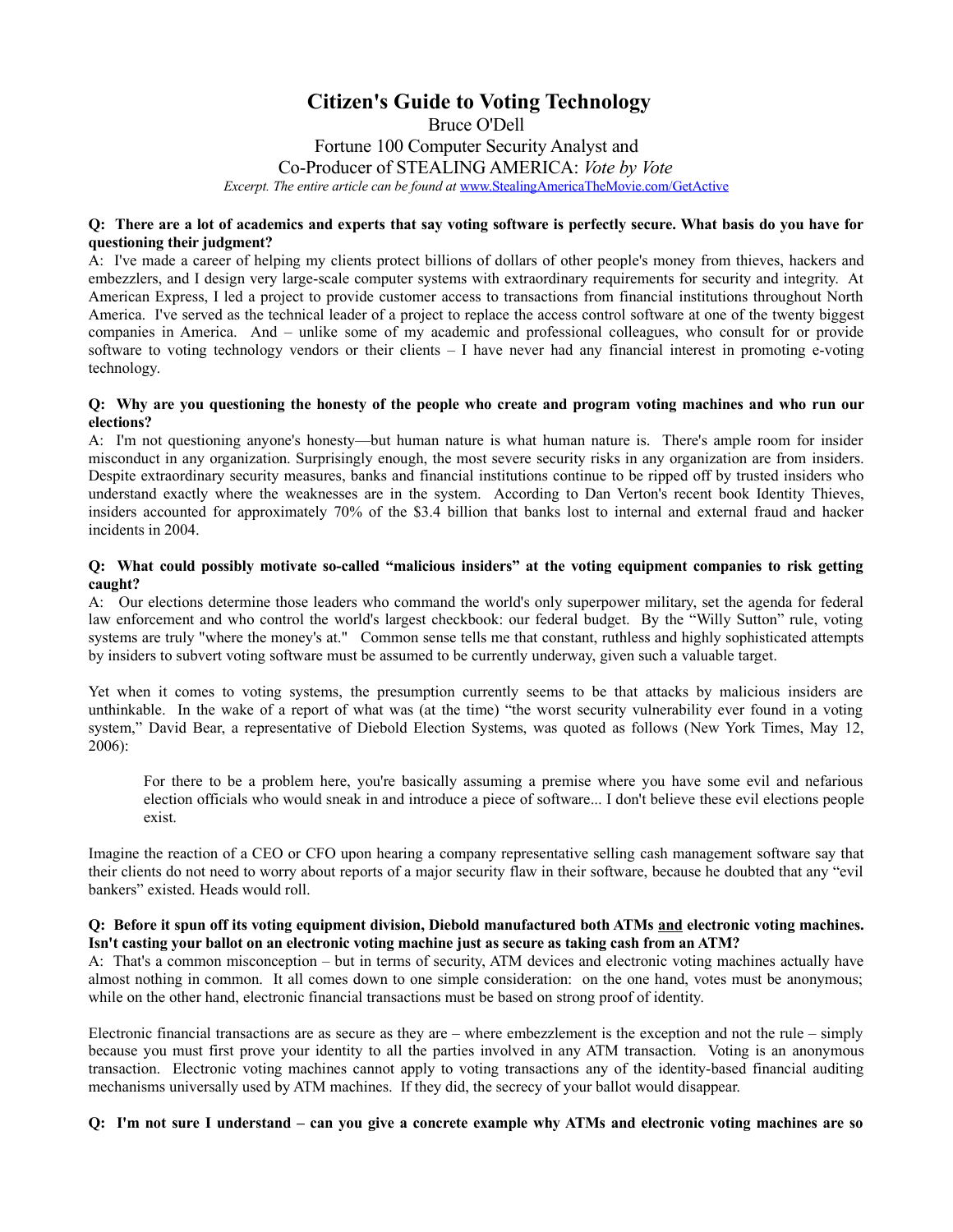# **different?**

A: Just imagine what would happen if an election is run using e-voting equipment that applies the same security standards as banks do to ATMs. You sign on, enter your PIN number, and then cast your "ATM ballot." Your name is immediately sent to the computers owned by each candidate you vote for, and your name and ballot choices also go to your county and state election officials. You receive a printed receipt listing your ballot selections that is yours to take home with you. When the polls close, there's little doubt about who won the "ATM" election; every candidate would have a complete a list of all the voters who voted for him or her. You would even receive a statement from your county election office listing all your ballot choices as officially recorded. Since ATM-style security measures can't be applied in real world elections, voting by computer is extraordinarily risky.

#### **Q: There's got to be some kind of process that election administrators use to double-check the accuracy of the voting machines after an election.**

A: In contrast to banks that always audit all of their transactions, in the real world only a relative few states routinely audit any of their paper ballot records (if they still have any) to independently verify the accuracy of the machine tallies. Those few states that check their paper ballot records, only do so for a few percent of their precincts. If current "best practices" in American election administration were applied to the financial services industry – for example, if there were a bank that chose to independently audit only a few percent of its accounts, or simply trusted that its accounts were all accurate without any independent audit at all – its customers would flee in panic, regulators would shut it down, and its Board of Directors would face possible jail time.

# **Q: But you make it sound like there are no safeguards in place. Aren't voting machines certified by independent inspectors and subject to strict testing to make sure they are accurate?**

A: The computer industry as a whole does not do a good job when it comes to building security into software products. But both practically and theoretically, it is impossible through testing to determine that any computer system has no flaws – much less, to rule out the existence of secret back-door functions to be triggered on a future date. After all, all computers have clocks and can tell time, and there are a vast number of ways to program them to behave differently when being tested than when deployed in the field during an election.

# **Q: How does the way Las Vegas protects electronic gambling equipment compare to how we protect electronic voting equipment?**

A: Nevada performs elaborate, stringent and intrusive ongoing independent random inspections of the hardware and software of the actual electronic gambling equipment in use at all casinos. In stark contrast, the details of our electronic vote tallying systems are considered by their manufacturers to be "trade secrets" and as such are legally shielded from independent inspection. No voting system has ever been examined and tested in any jurisdiction in America with anything approaching comparable rigor, and if these manufacturers continue to have their way, none ever will. Despite all the stringent measures Nevada takes, insiders at the gaming equipment vendors and at the casinos have successfully compromised computerized gambling machines. Even though successful manipulation of election equipment yields far greater financial returns, those who suggest that electronic election manipulation by insiders is possibly underway are dismissed as "conspiracy theorists."

# **Q: But what if someone could inspect the voting machine software? Wouldn't an inspection of this kind find problems or even deter people from manipulating election equipment?**

A: The source code is just a document. Source code, which is readable by humans, becomes translated into a "binary" version that is no longer human readable – but can be run by a computer. So I cannot tell simply by reading the official source code what binary logic is actually installed and running on any particular voting device in the field. "Source code inspection" actually misleads the public, making it seem as if IT professionals have superhuman powers to "know" what is actually running in a particular device in the field during an election – when of course, we do not.

# **Q: That's paranoid. Surely no one could ever subvert voting machines or voting software on a scale sufficient to change the outcome of elections without word leaking out? There must be many people involved in such an operation!**

A: Actually, you wouldn't need very many people at all. Election administrators have hands-on access to memory cards and central tabulators. Even after the devices are tested in readiness for an upcoming election, local election officials have a surprising degree of cozy hands-on access to voting equipment. In fact, all over the country, voting machines are frequently brought home by poll workers for "storage" prior to the election. Voting equipment vendors allege that their equipment has tamper-proof seals, while in reality, it takes only minutes using household tools to gain sufficient access to voting equipment to permanently and in practice undetectably alter the software. Or, assume the employees at the voting equipment vendors are as trustworthy on average as the employees in any other corporation. All you would need is a small handful of people with the right level of access to the software distribution process. Alter the master copy of the software – any component, of